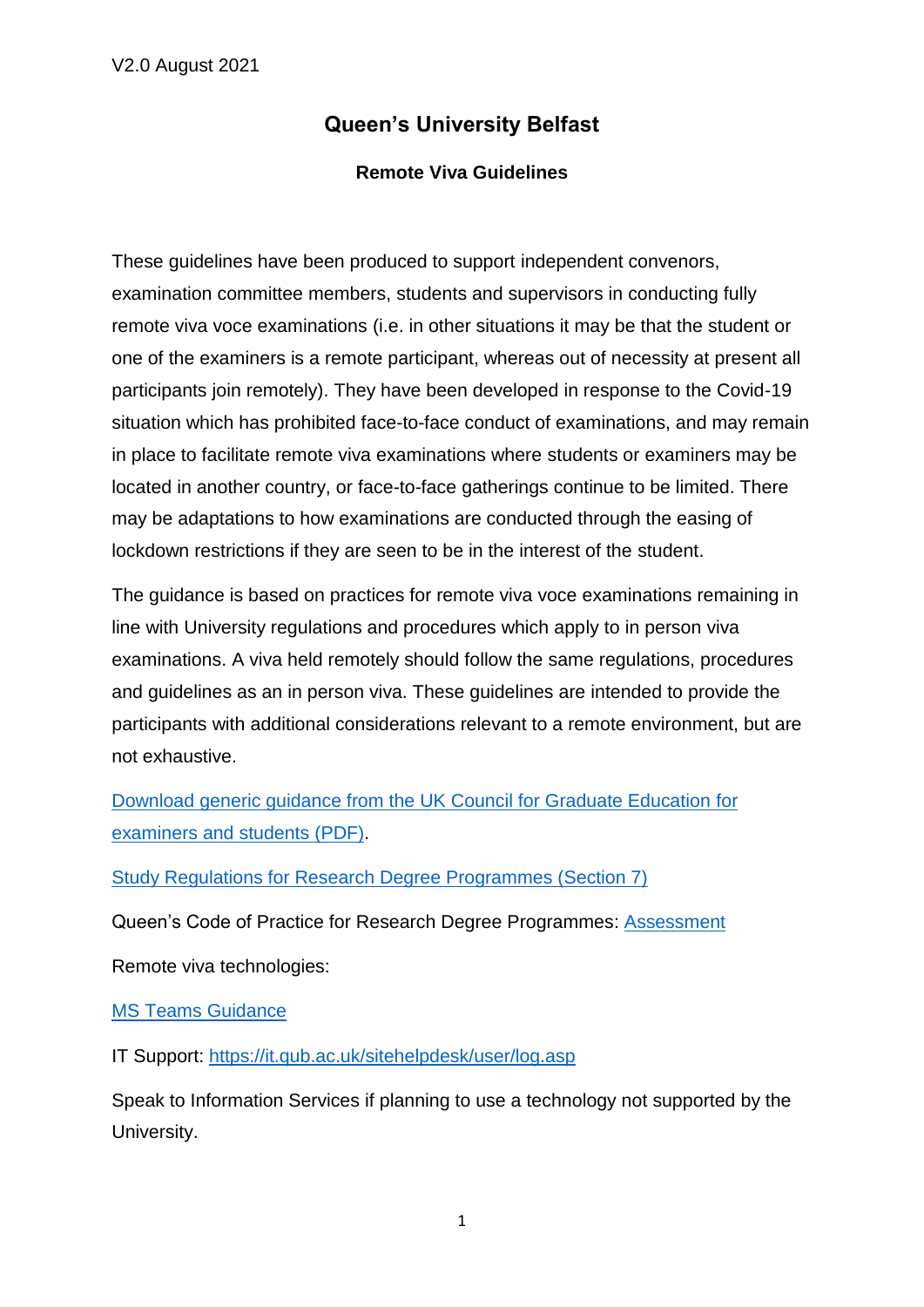# **1. In Preparation for the Viva**

1.1 Independent Convenor (usually with support from PG Administrator)

As is normal practice at Queen's, each viva examination will have an independent convenor participating. This is a particularly important role in a remote viva, to ensure that the student is comfortable with arrangements, to be alert to their wellbeing throughout the process, and to address technical problems as they arise. The independent convenor has the authority to stop the viva at any point should they deem this necessary for technical reasons, or because they believe the student requires a break.

Further steps to consider include:

- Ensure that the student consents to a fully remote viva voce. They may alternately wish for their viva to be postponed. At this point we cannot determine when face-to-face viva voce examinations may be able to take place.
- Ensure that the external examiner is aware that the viva voce will be held remotely and is set up with 'guest' access to MS Teams. Communications with the examiners and student should reflect that it will be held remotely.
- Ensure all participants are aware of who will be involved in the remote viva and their roles.
- Work with the relevant School administrator to establish the meeting within MS Teams. The student should not be part of the meeting invitation, but be invited by the Chair to join at the appropriate time.
- Ensure that all panel members and student are aware that any files uploaded or comments made in the chat bar are subject to being available for Freedom of Information requests.
- Has contact details for the panel members and the student, and determine if there an alternative mechanism to get in touch if internet is not working (e.g. provide the student with telephone contact details for the independent convenor, if needed during the examination, or another intermediary who can help to get a message to the independent convenor, in case of internet problems).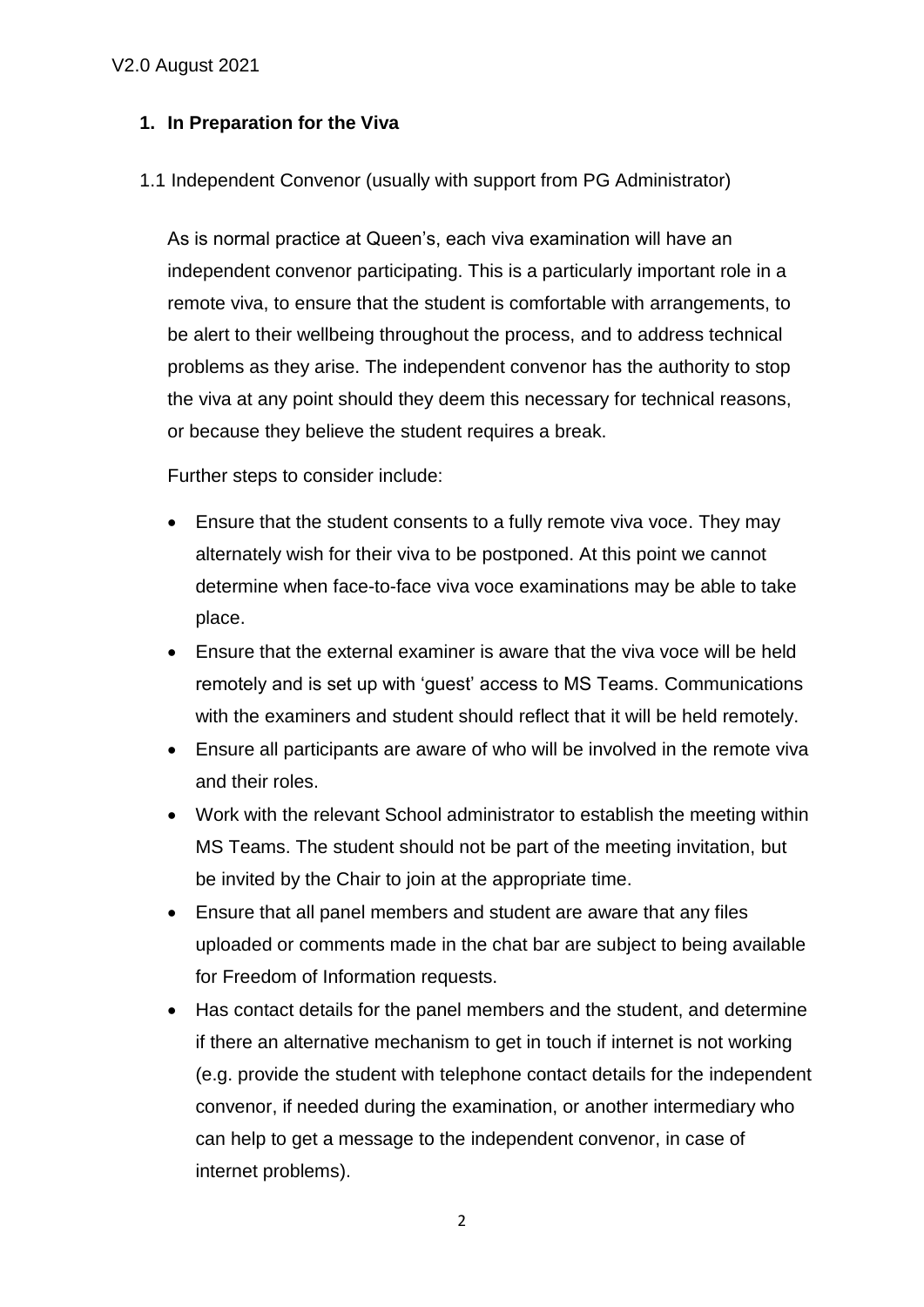- Confirm with student if supervisor is to be present, invite supervisor as appropriate
- Date and time for the viva voce meeting should be confirmed via email, using UK time (and being clear about this).
- 1.2 Examiners
	- Complete independent reports in advance of the viva, as is normal practice.
	- The internal examiner and external examiner meet remotely before the oral examination (once independent reports have been completed) to discuss how the examination is to be handled.
- 1.3 Students and their Supervisors
	- As is currently recommended in the Code of Practice for Research Degree Programmes, students should be offered the opportunity to have a formal mock viva, in this case using remote technology. It is recommended that the principal supervisor meets with the student for approximately one hour to role-play the viva experience, taking on the role of the external examiner, and questioning the student about the thesis and associated research areas, and then providing feedback to the student at the end of the session. The main purpose is to give the student the opportunity to practice their defence, but in a virtual environment also to give the student the opportunity to become familiar with the format of doing a remote viva.
	- The student to consider what support would be best to have in place for during and after the viva examination, and discuss this with their supervisor – this may be arranging for someone to be physically present in the same location as the student (obviously not taking any part in the formal examination), or if they can be 'standing by' on the phone or via video.
	- Practice on supervisor presence at the viva may vary across Schools, and student can choose if they wish the supervisor to be present at the examination. It is recommended that a member of the supervisory team is on stand-by for the duration of the viva, if the supervisor will not be in attendance. A virtual 'waiting room' is particularly recommended, for the

3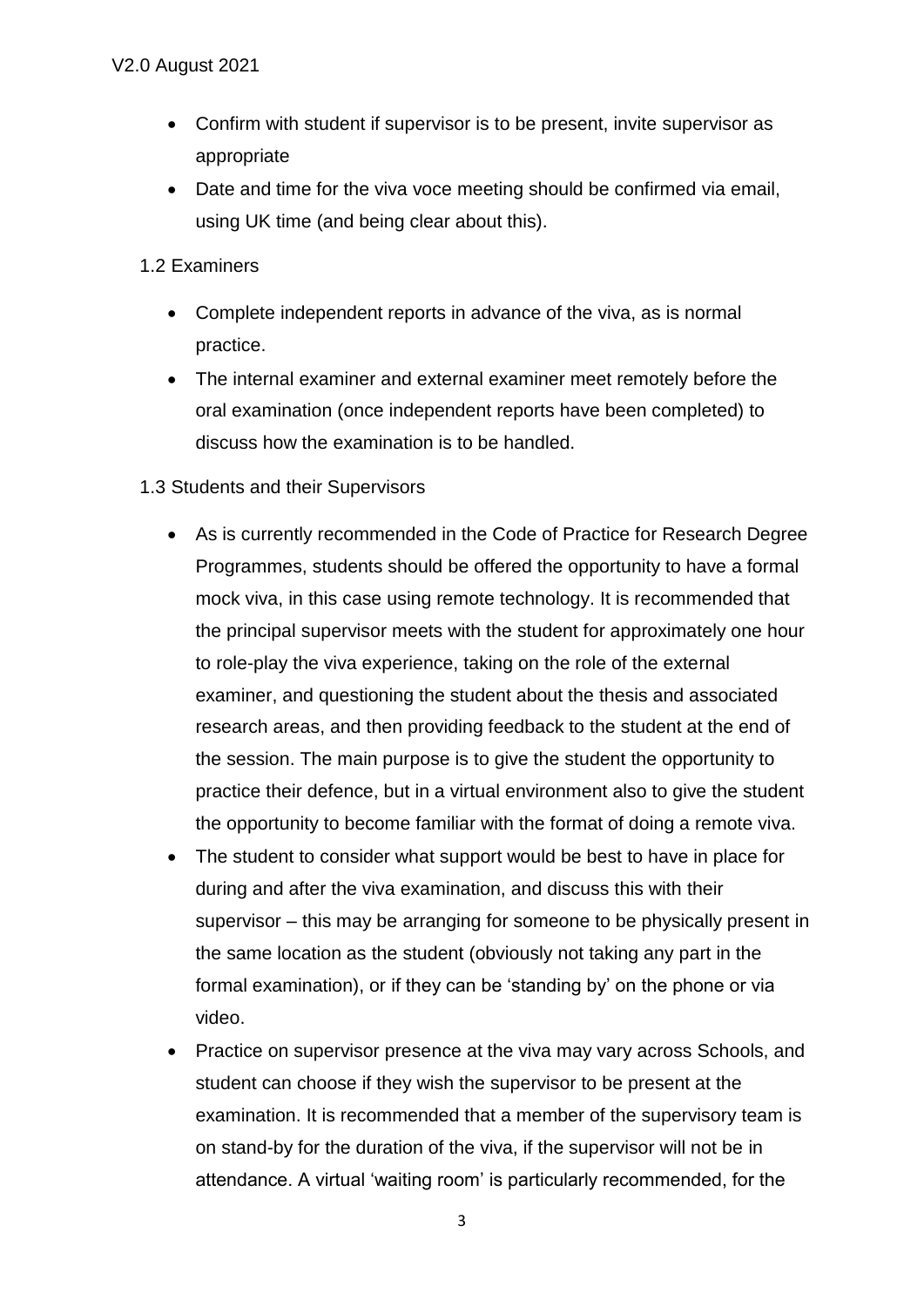time when the examiners are discussing the outcome, where the student and supervisor could meet.

- One supervisor may attend the oral examination, with the agreement of the student, and may speak only with the examiners' agreement, to comment on any practical or administrative difficulties in the pursuit of the research raised by the student.
- The student may need to have a discussion with their Disability Officer if reasonable adjustments are normally in place, to determine what is needed for a remote environment.
- 1.4 Technology Test

This is not a requirement, and may be subject to the level of confidence the student and/or examiners have with a remote examination. A test may be a 'mock' exam held by the supervisor for the student, or may be a session to test the remote viva set up with examiners and studentstudent, if particular concerns for any of the connections. This is to allow participants to practice communicating in this forum, to arrange their technology and venue to be clearly seen, have best possible internet connection, and have a quiet venue that will not be interrupted, as far as possible. The studentstudent can also practice sharing their screen to display anything that they may need to share during the viva voce. Undertaking a practice session was also strongly supported by a recent external examiner, to ensure that the viva itself runs smoothly.

If this takes place with examiner involvement, it is important that during the test that the thesis is not discussed, that video and audio quality is tested between all participants, and that all participants are asked individually if they are satisfied with the set up.

It should be agreed how to handle interactions such as muting microphones when not talking, blurring backgrounds, using the 'raise hand' function, screen sharing; taking comfort breaks etc. A plan needs to be agreed for if the connection is disrupted or not stable (e.g. student having a telephone number to contact the internal convenor or appropriate administrator.

4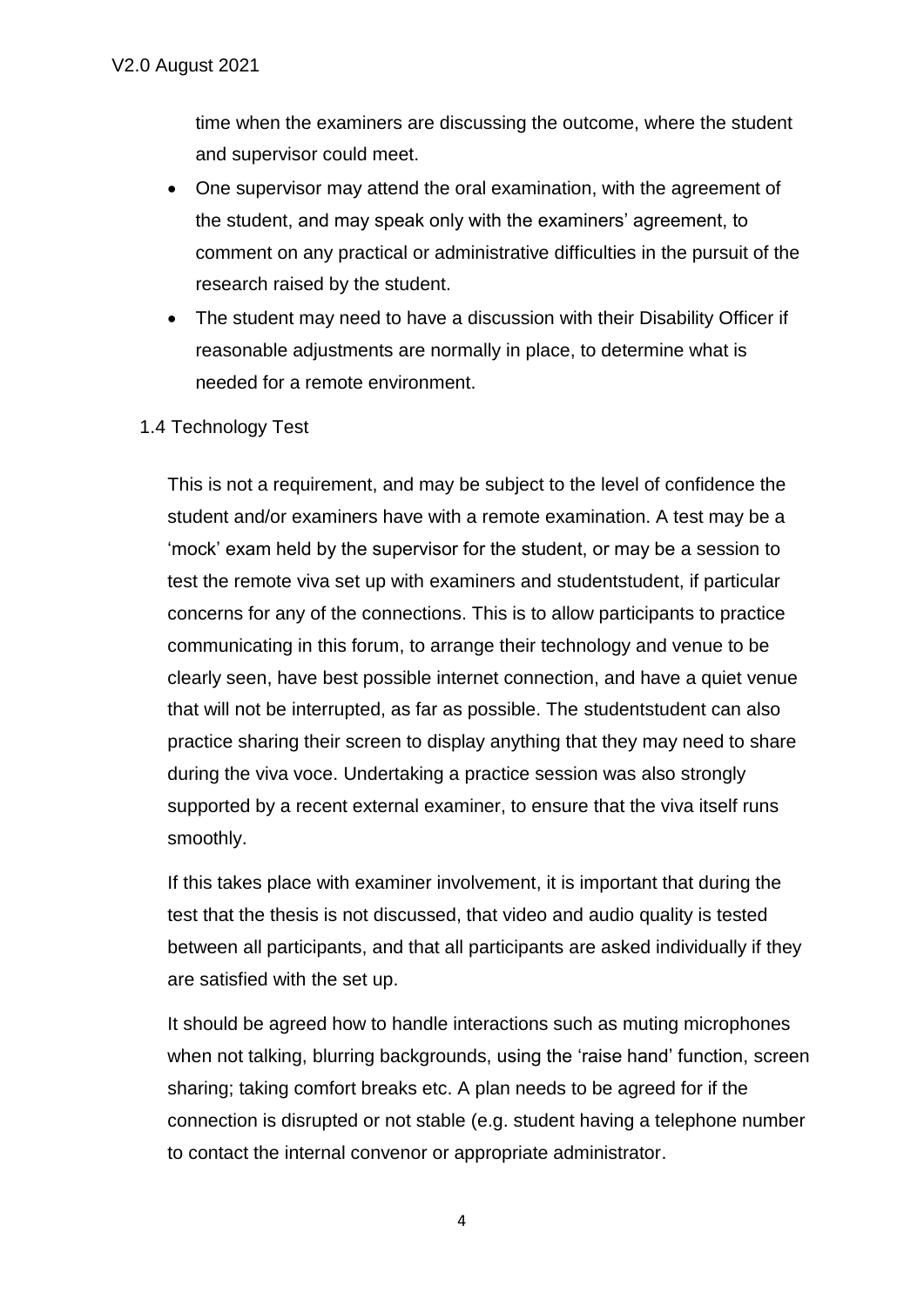## **2. Immediately before a Remote Viva**

Independent convenor establishes the connection between the examination committee approximately 30 minutes before the start of the exam, so that the examiners can exchange and discuss independent reports. This is already recommended practice, but may be more important in establishing any technology difficulties.

The independent convenor will invite the student (and supervisor, if attending) to join the meeting at the time of the viva.

Ensure that the student and examination committee can hear each other clearly, and see anything that the student writes or draws. The independent convenor will confirm this at the beginning of the exam. If any participant is experiencing difficulties, the viva voce will be postponed.

As with face-to-face vivas, everyone should have a copy of the thesis (electronic or hard copy), access to water, be comfortable in their surroundings and be allowed comfort breaks when needed. It should also be agreed in advance how any of the participants identifies to the independent convenor that they need a comfort break.

#### **3. During the Remote Viva**

The independent convenor is responsible for ensuring the smooth running of the viva voce, as is usual practice. In a remote viva, the convenor can also play a supportive role to participants who are juggling technology, which may feel like an additional pressure. A student should not be disadvantaged because of the technology or operation of the viva.

As in a face-to-face viva, it is not a problem to pause – e.g. while considering an examiner's question, while waiting for them to respond or to ask the next question, or to ask them to repeat a question.

**It is not recommended that the viva voce is recorded, in line with normal practice for viva voce at Queen's University Belfast.**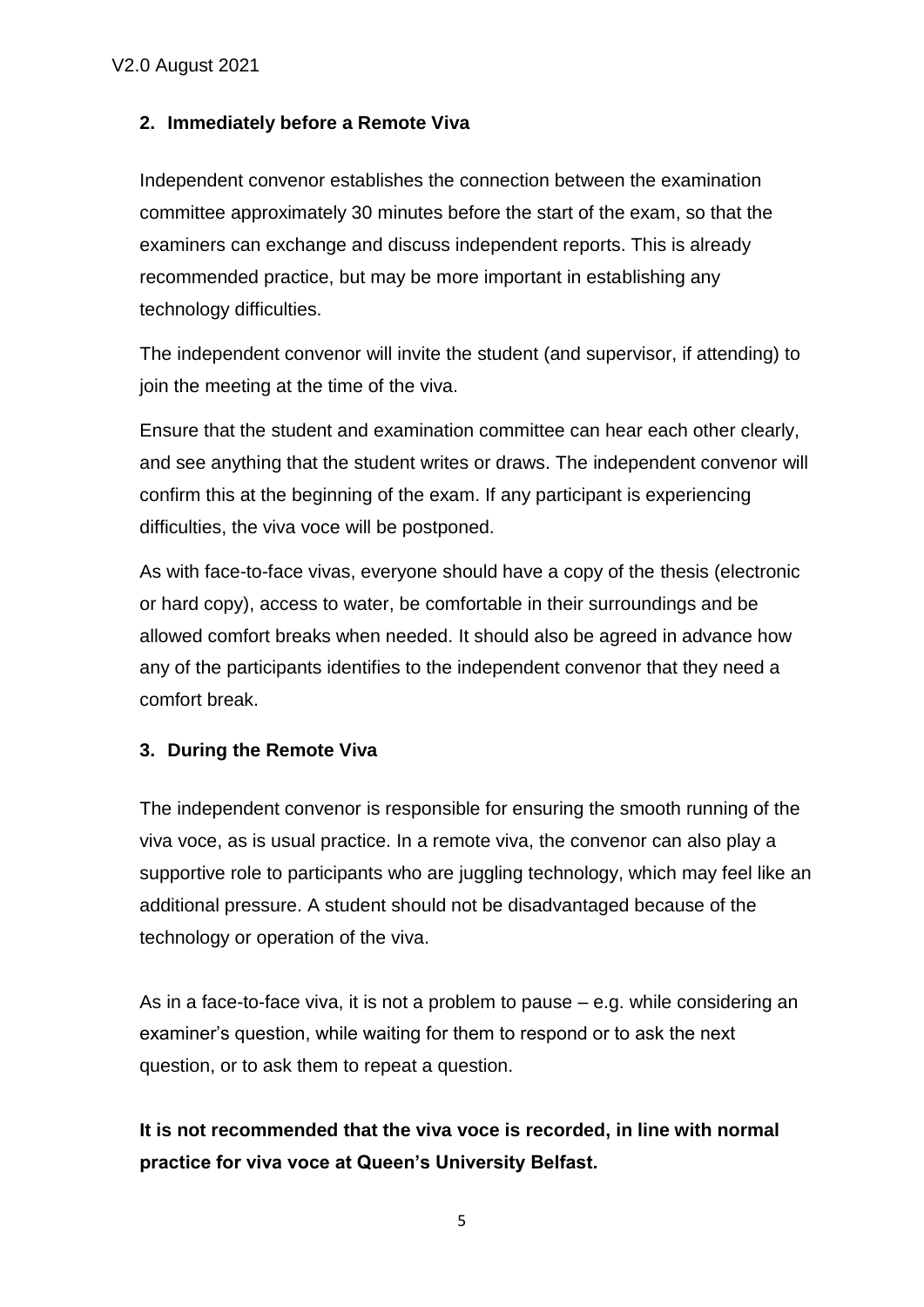It is recommended that other participants mute themselves when they are not speaking to the student. The student should not be muted during the exam, but can mute themselves, e.g. if question being asked or there is a disturbance, but should let the panel know that this is the case. There should be no communication between other participants that the student cannot hear. The student and examiners should be able to see and hear each other throughout. During the examination, the independent convenor may wish to turn off their video to save bandwidth, but they must be able to see and hear the student and the examiners (when not self-muted) at all times.

Factors that may need to be considered in a remote / online viva:

- The person speaking may need to pause occasionally so other participants can indicate if they have not heard or have missed something.
- The student may wish to share their screen during the examination to share pre-prepared materials or use Microsoft Whiteboard to demonstrate a specific point in real time. It is recommended that confirmation is sought from the examiners to ensure they can clearly see the shared content and the student, when using this function. [See guidance on screen sharing in MS Teams.](https://support.microsoft.com/en-us/office/share-content-in-a-meeting-in-teams-fcc2bf59-aecd-4481-8f99-ce55dd836ce8)
- Technology or internet connection issues may be experienced by any participant during the viva. They need to be able to identify if they cannot fully participate (e.g. lost connection). It is the responsibility of the independent convenor to pause proceedings to see if the connection can be regained, and determine a point at which the examination is postponed if it cannot be rectified.

At the end of the examination, the independent convenor will tell the student that they are about to remove the student from the meeting for the examiners to have their discussion, and that the student will be invited to join again shortly.

The independent convenor will remove the student, and supervisor if in attendance, from the discussion, and confirm in the 'people' list that this has been actioned before any discussion commences.

It may be desirable to have a 'waiting room' set up, where the student and a member of their supervisory team could meet while waiting for the examination outcome.